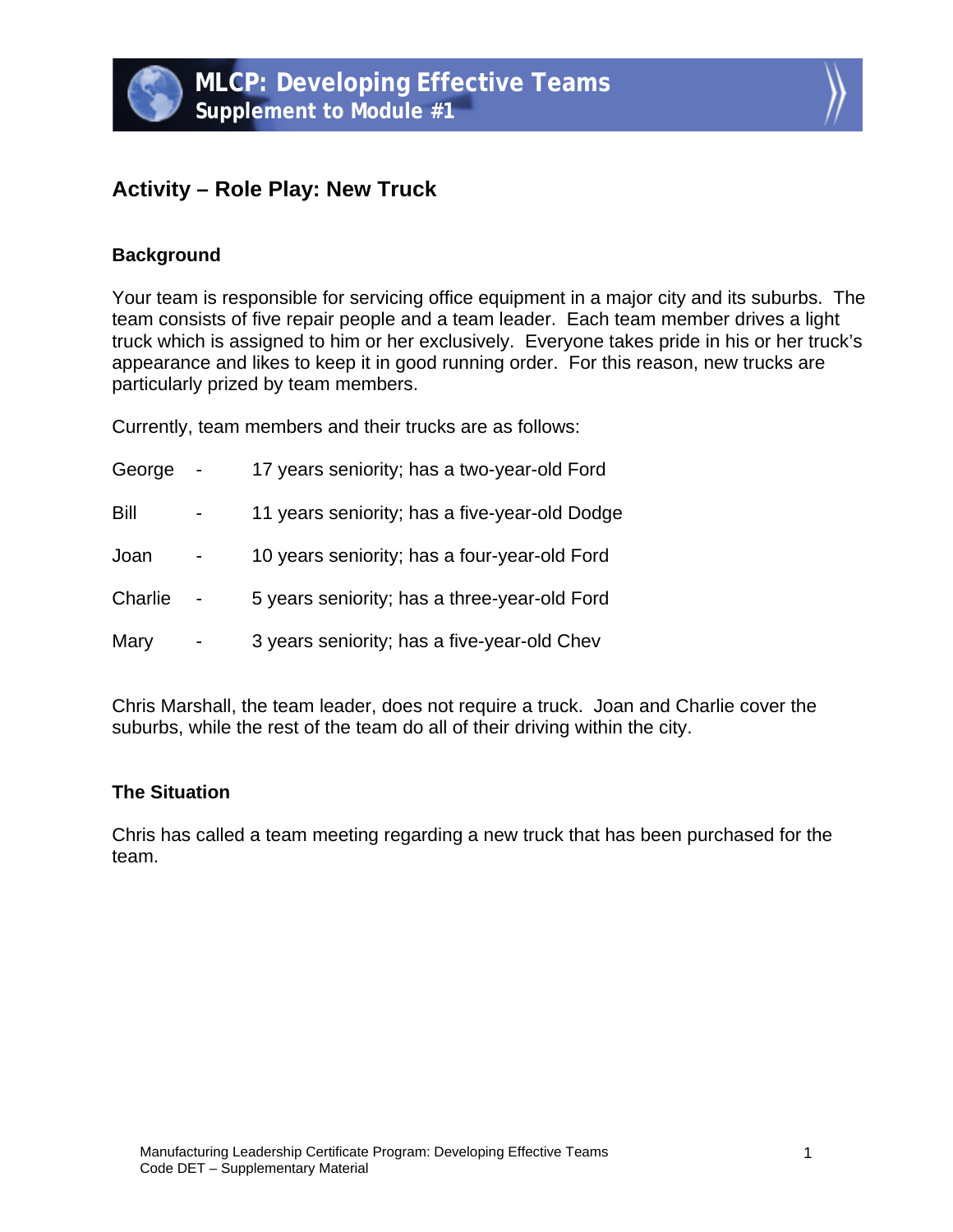



# **Facilitator Notes:**

# **An Exercise in Team Decision Making**

- This role play simulation is conducted as a demonstration of a high Facilitative, low Directive style of team leadership. The part of Chris Marshall can be played by the trainer or by a volunteer who has facilitative skills.
- **Introduce the activity and select role players. You may wish to divide the class into** teams, with one member from each team playing a role. The team can discuss the role and assist and prepare the member who does the role play. Review the Background Section. Start the simulation and allow it to continue either to a team decision or for 25 minutes.
- **EXECT** Lead a discussion of the experience beginning with the participants, followed by observers. Possible items:
	- a. Describe Chris' style of team leadership, including examples of Directive and Facilitative behaviours.
	- b. What effect did Chris' actions have on each team member and the team as a whole?
	- c. What process did the team employ to reach a decision? How was this process determined?
	- d. How did Chris influence the process and the team decision?
	- e. How was conflict dealt with?
	- f. What Facilitative behaviours were observed on the part of team members (other than Chris)? What effect did they have?
	- g. Assess the situational and team factors involved in selecting a leadership style in this situation.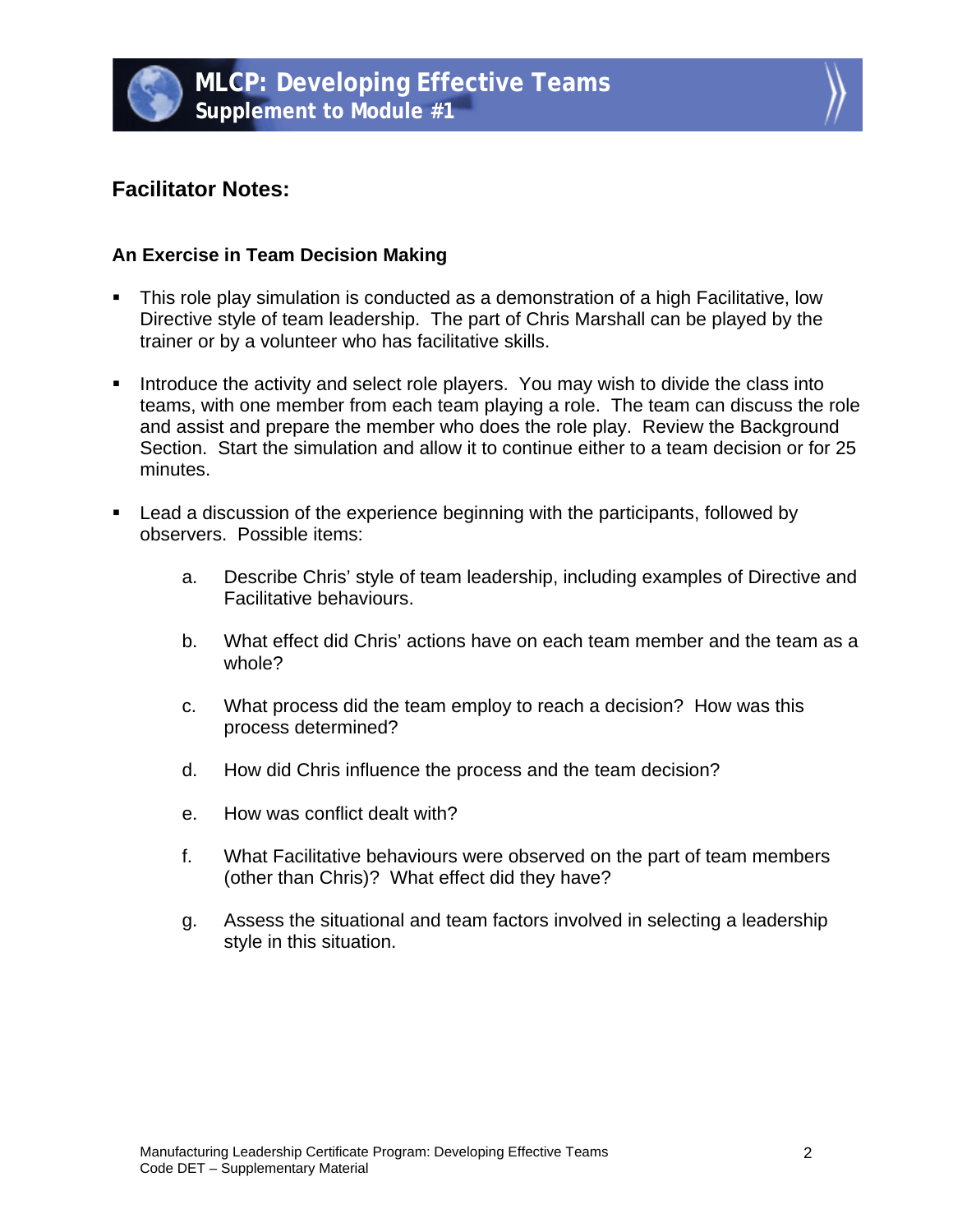



#### **Role Descriptions for New Truck Activity**

#### *George*

You have been with the company for 17 years, six more than the next most senior person. Your current truck is a two-year-old Ford.

When a new Chevrolet truck becomes available, you think you should get it because you have seniority and you don't like your present truck. Your own car is a Chevrolet, and you prefer a Chevrolet truck such as you drove before you got a Ford.

Your Objectives: To have the team recognize that:

- a) you dislike Fords and want a Chevrolet truck, and
- b) your seniority entitles you to some privileges in assigning equipment.

#### *Bill*

You have been with the company for 11 years, second only to George (17 years).

You currently drive a five-year-old Dodge truck. Only Mary's truck is as old as yours. You feel you deserve a new truck. Your present truck is old, and since the more senior person has a fairly new truck, you should get the next one. You have taken excellent care of your present Dodge and have kept it looking like new. A person deserves to be rewarded if they treat a company truck like their own.

Your Objectives: To have the rest of the team acknowledge that:

- a) your present truck is one of the two oldest in the crew;
- b) you are one of the most senior members of the crew;
- c) you have taken excellent care of your truck and deserve to be rewarded for that.

# *Joan*

You have ten years seniority - third highest in the crew after George (17) and Bill (11).

You currently drive a four-year-old Ford truck.

You have to do more driving than most of the other people because you work in the suburbs. You have a fairly old truck and feel you should have a new one because you do so much driving.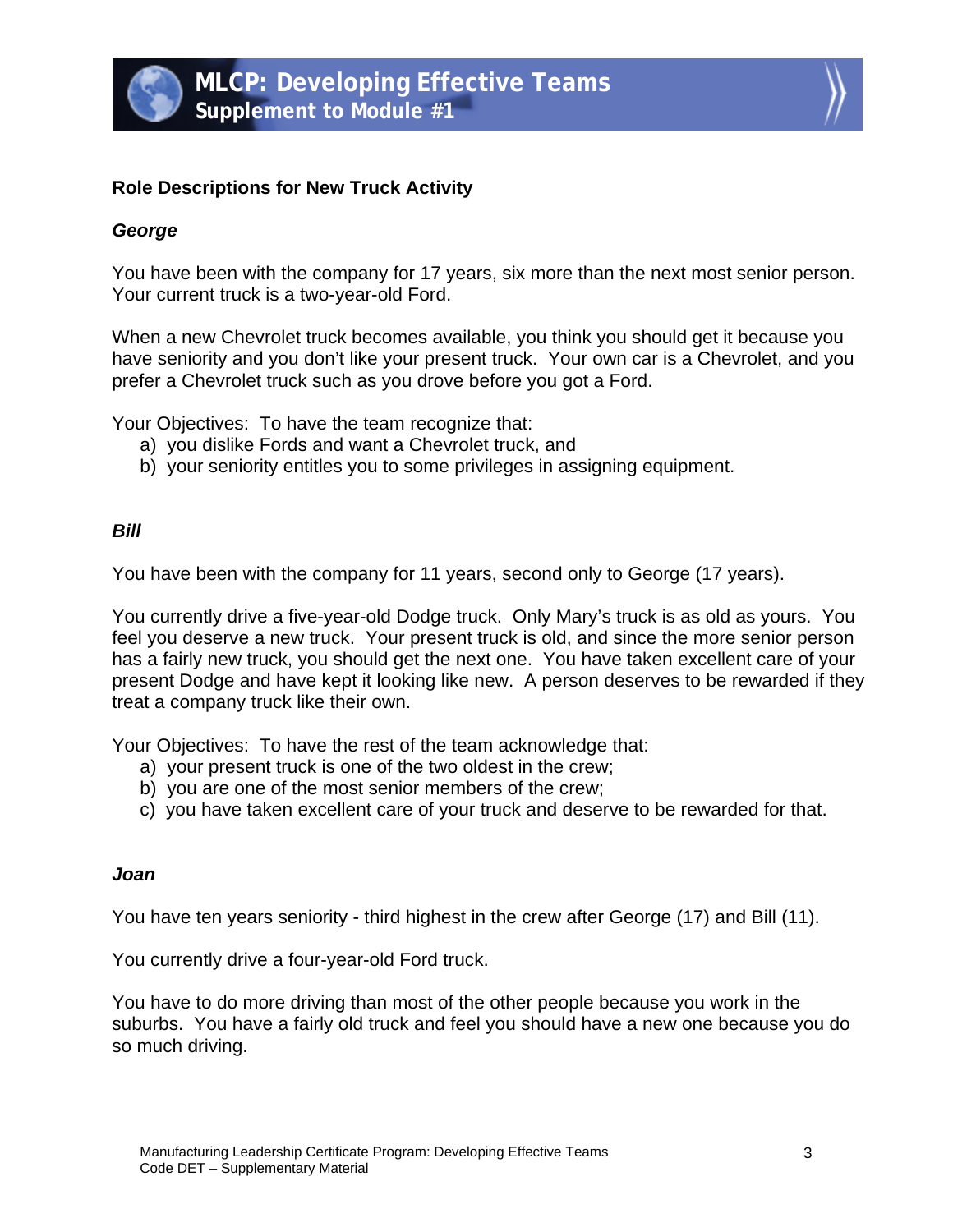



Your Objectives: To have the rest of the team recognize your reasons for believing that you should have the new truck.

## *Charlie*

You have been with the company for five years and you are currently driving a three-yearold Ford truck.

You and Joan do the most driving in the crew.

The heater in your present truck is inadequate. Since Mary backed into the door of your truck, it has never been repaired to fit right. The door lets in too much cold air, and you attribute your frequent colds to this. You want a warm truck since you have a good deal of driving to do. As long as it has good tires, brakes, and it's comfortable, you don't care about its make.

Your Objective: To get a truck that is in good working order, and is warm and comfortable to drive.

#### *Mary*

You are the junior member of the team with three years on the job.

Your current truck is a five-year-old Chevrolet, one of the two oldest in the crew (Bill's truck is also a five-year-old truck).

You have the poorest truck in the crew. It is five years old and, before you got it, it had been in a bad wreck. It has never been good, and you've put up with it for three years. It's about time you got a new truck to drive, and you feel the next one should be yours. You have a good accident record. The only accident you had was when you sprung the door of Charlie's truck when he opened it as you backed out of the garage. You hope the new truck is a Ford since you prefer to drive one.

Your Objective: To get a better truck than the one you have, preferably a Ford.